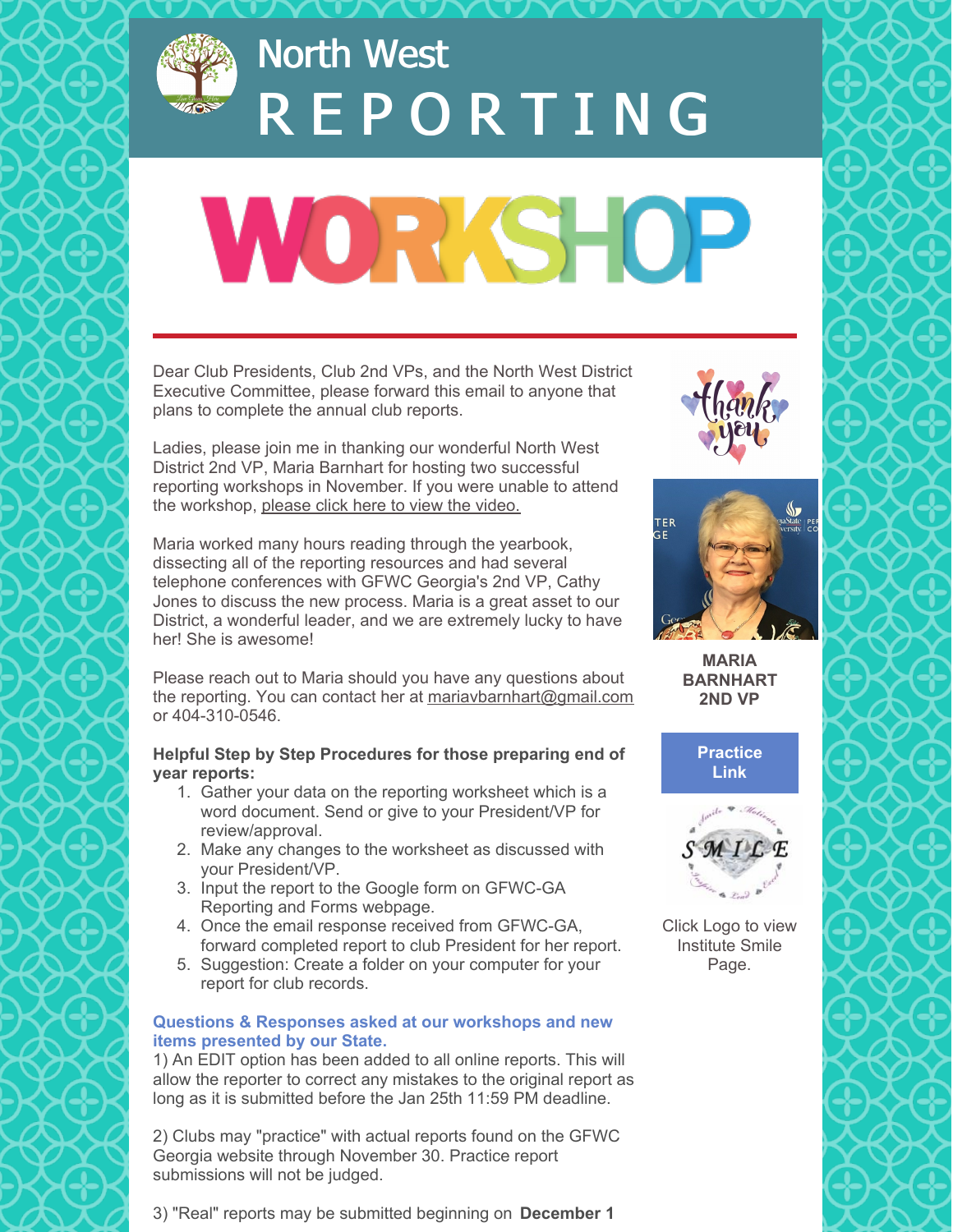through the deadline of January 25 at 11:59 PM. The ability to submit reports will be deactivated on Jan 25 at midnight.

4) You should complete a separate Domestic Violence Report. The data is stand alone and should not be reported anywhere else.

5) Will a club be disqualified for reporting the wrong number of members paid to State? It could potentially impact negatively and will be reviewed by the State's 2nd VP. Please double check with your Treasurer and place the same number of members paid to the State/District.

6) Question: Can I set up a fundraising page or walk/run page on a charity's website, ask members to donate and report this as a member donation? Answer: No. Ladies, we thought it would be considered a member donation, but it is not. As stated in our workshop we confirmed our answers with our State's 2nd VP and she clarified this item for us. Please refer to the *State's FAQ No. 9 and Clarifications from Cathy Jones, 2nd VP (FAQ's were updated November 2020)*

#### *"9. What's the difference between "dollars donated by the club" and "dollars donated by members"?*

Dollars donated by the Club is money from the Club's general treasury or money raised through a project for a special purpose. It may be an allocation from the Club's budget to a specific CSP/Advancement Area/Special Emphasis Project.

Dollars donated by members come from individual club members, such as "Pass the Hat" collections or members reimbursing the club for a purchase or making a personal donation to one of the Club's projects. Member donations should flow through the Club's treasury."

## Clarification: **Member donations should flow through the club treasury.**

Sorry about this Ladies, I did not know that member donations needed to run through the club treasury. Donations that do not run through club treasury are personal donations and not reportable. I learned something new every day. - thx Cimi.

7) If you choose to submit a creative project - the description must be a full description. A question was asked if we could place "in addition to above" then proceed with further details - the confirmed answer is NO you cannot. You must fully describe the project in the creative - judges will view it separately so all details must be entered.

# **View the State's** [Reporting](https://gfwcgeorgia.org/club-resources/reporting-forms/) Page Here



# **Dues/Vouchers & Rosters Due Dec. 1**

Presidents, Treasurers and 1st VP should work together to submit dues to State, District, Etc. and enclose an updated Membership Roster. Click here for [Vouchers.](https://gfwcgeorgia.files.wordpress.com/2020/08/generalduesvouchers.pdf) Please remember that we voted as a district to add

.50cents to our district dues making it \$3.50 per member. The additional .50cents will be sent to our headquarters to apply to the Run for the Roses Capital Campaign. Brenda Worley is our treasurer - please email her should you have questions at [brendaworley69@gmail.com](mailto:brendaworley69@gmail.com).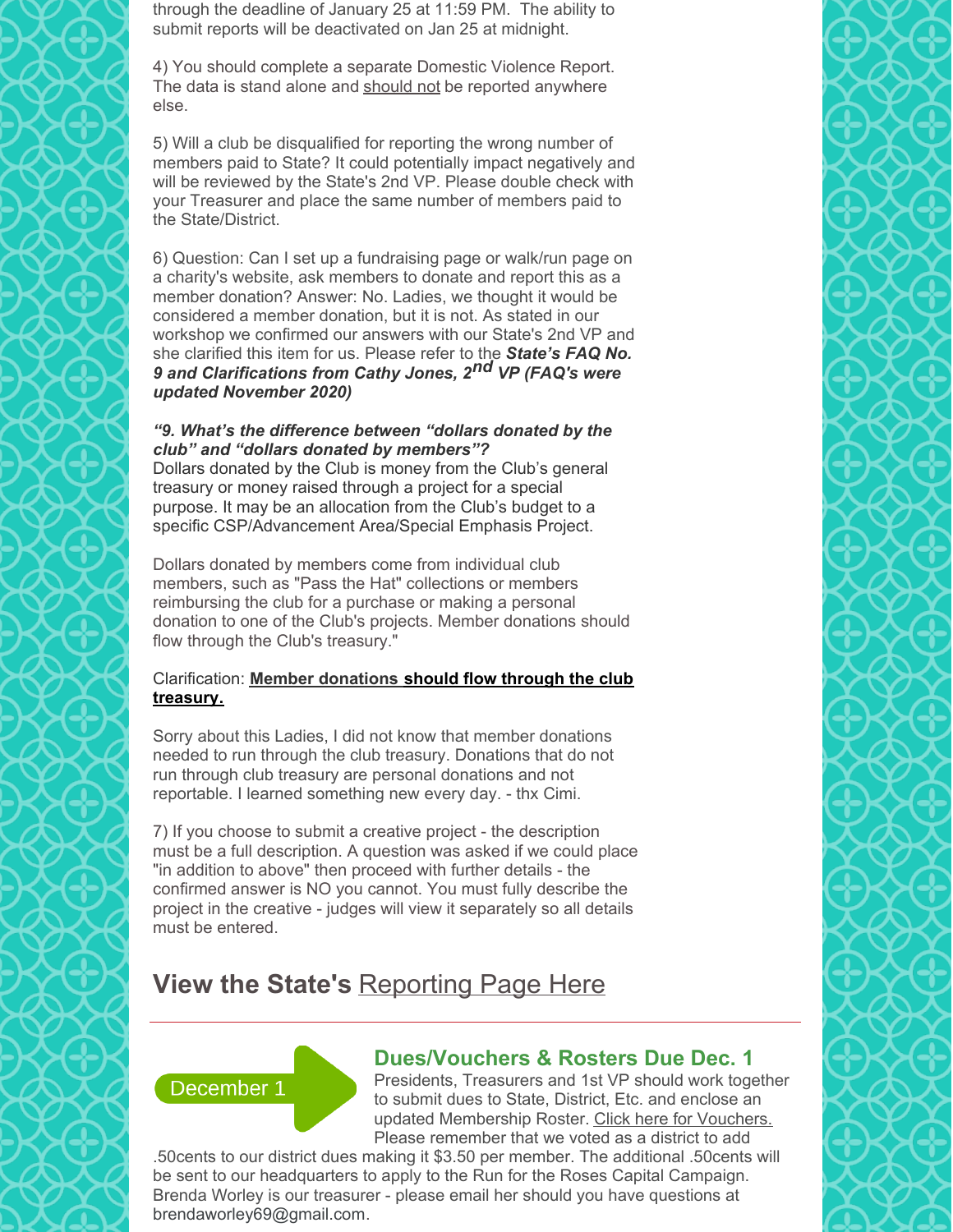Click here for [membership](https://gfwcgeorgia.files.wordpress.com/2018/08/gfwc-ga-blank-membership-roster-2018-2020.xlsx) roster form. (note: the excel form has 2 tabs, click Roster

tab located at bottom to enter onto the Roster) mail Roster to [office@gfwcgeorgia.org](mailto:office@gfwcgeorgia.org) with copies to [membership@gfwcgeorgia.org](mailto:membership@gfwcgeorgia.org) & [nwdistrict@gfwcgeorgia.org](mailto:nwdistrict@gfwcgeorgia.org) and Treasurer Worley at [brendaworley69@gmail.com](mailto:brendaworley69@gmail.com).

*Please be timely.* Send dues and Roster by Dec. 1st. Mail earlier, sometimes mail delivery is delayed. Last year we had a few clubs that paid after Dec. 1 which meant that the total number of District members reported totaled to 402 members which showed a *decrease* in membership compared to the previous year when in fact it was 416 members which was an increase as compared to the previous year. Thank you in advance for adhering to the Dec. 1 deadline.

# **Goal Sheet due January 25**

**Presidents**, aside from paying dues, if your club does nothing else - there are 2 forms that I need you to complete for our District and State. One is the Goal Sheet due Jan. 25 and the other is the President's

Statistical Form due Feb. 15. If you don't want to complete this on your own or unable to do so, please call me and let's walk through this together - I will complete this for you while we are on the phone. Contact me at [cimi.douglass@gmail.com](mailto:cimi.douglass@gmail.com) or 678-467-1922.

Click here to view a [sample](https://files.constantcontact.com/d8c8c931801/cc65f58c-919d-4330-b1b3-e56987826944.pdf) Goal sheet with my notes: Same deadline applies if this is not submitted on time, the District will not show 100% participation. I provided helpful notes to jog your memory and clarify items.

Click here to [complete](https://docs.google.com/forms/d/e/1FAIpQLSdMx8pCT8FKJElgxonwPS0s_ZvTn7XgFeX1JxtYOeo0Hs1XYw/viewform) the Real form. This is a live link, click if you want to complete this on your own beginning Dec. 1.



January 25

**CSP, Advancement Areas & Committee Reports, Contests due January 25.** Should you choose to be eligible for awards, your dues must be paid by Dec. 1. The number of members submitted on reports should equal the number of members for which dues are paid. **Click below to complete the LIVE/REAL report**

**beginning Dec. 1.**

I [encourage](https://files.constantcontact.com/d8c8c931801/0b3d9bee-98df-469f-8dfb-5492cee15b60.docx) you to use the worksheet to collect your data- click here .

# **LIVE Community Service Programs (5): – Due Jan. 25**

- Arts & Culture [Community](https://forms.gle/nhPzW8S48ki8J32h9) Service Program
- Civic [Engagement](https://forms.gle/FCXrbbFozwbNHVXo7) & Outreach Community Service Program
- Education & Libraries [Community](https://forms.gle/dY29u1w15jmyEa2g9) Service Program
- **[Environment](https://forms.gle/fnpKByvRoARDLoee6) Community Service Program**
- Health & Wellness [Community](https://forms.gle/usc4YrnagDGmQR6g6) Service Program

# **LIVE Advancement Areas (6)**

- [Communications](https://forms.gle/o4kybPkzmvb9chmh7) & Public Relations
- [Fundraising](https://forms.gle/xKHJw4B7rjXwNBLs8)
- [Leadership](https://forms.gle/58EhEhDmehHaaxLXA)
- [Legislative](https://forms.gle/oCGvN8eeCb7RHhap8)
- [Membership](https://forms.gle/GdWfsLcWJaxx4Fb38)
- [Women's](https://forms.gle/TNnaPwRwcMF3xBpX9) History

# **LIVE Special Projects (6)**

- Domestic Violence [Awareness](https://forms.gle/58A8SCzxF9R2HxT46)
- [Advocates](https://forms.gle/uVfwW2RjbaCeJeGF6) for Children
- Ella F. [White](https://forms.gle/fb92TTi7jQVJ5F9X8)
- [Lipscomb](https://forms.gle/vfbV57kHekpktX8T8) Society
- 1734 [Society](https://forms.gle/GUXLbyrg9c2xSLWF8)
- [Tallulah](https://forms.gle/pgjww733mmEewKod8) Falls School
- Ronald [McDonald](https://forms.gle/ctr1fMGkQ4bW81EaA) House Day of Service Project